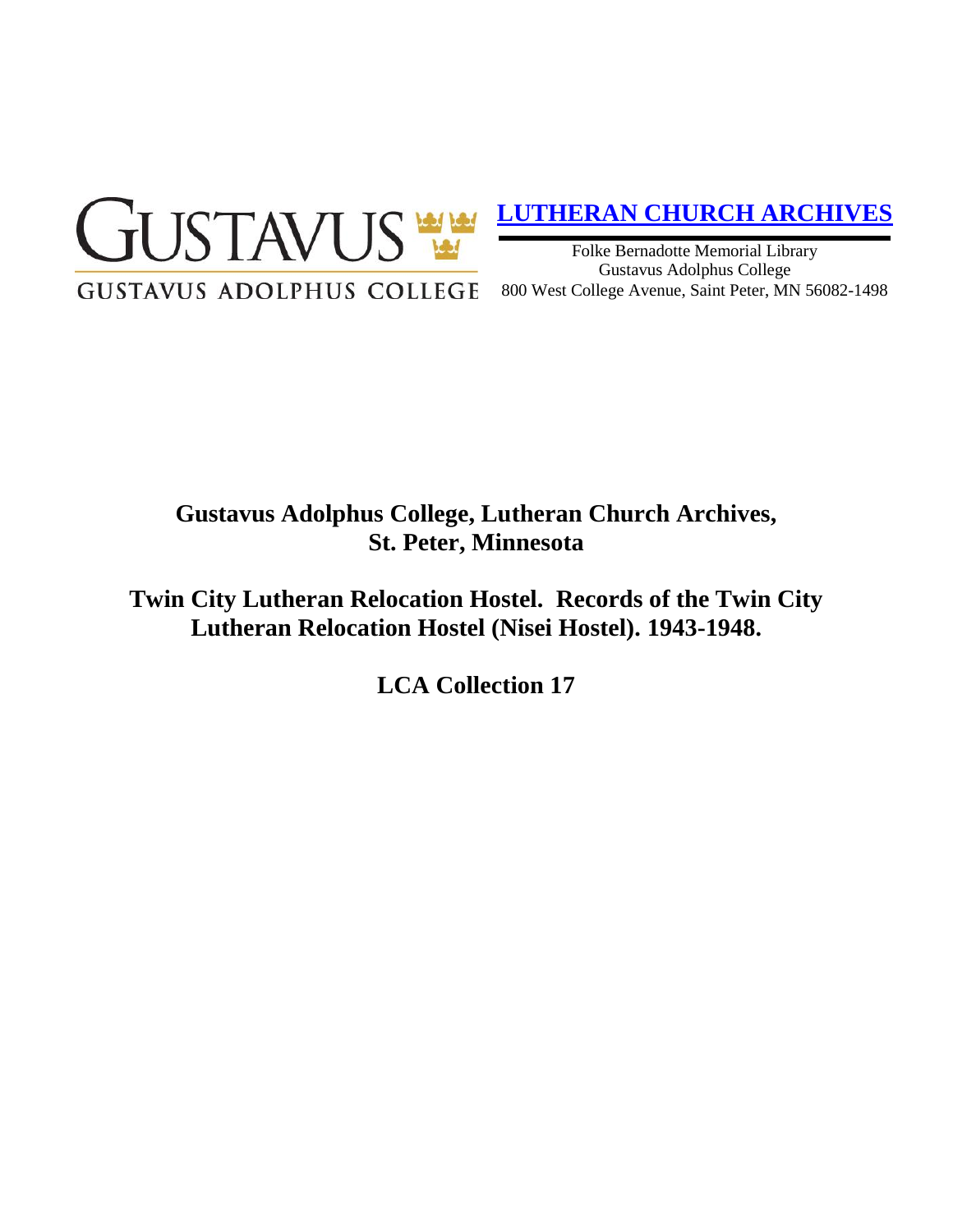**Twin City Lutheran Relocation Hostel (Nisei Hostel). Records of the Twin City Lutheran Relocation Hostel (Nisei Hostel). 1943-1948. LCA Collection 17. 1 ½ Hollinger boxes and 1 card catalogue box.**

## **ABSTRACT:**

The Twin City Lutheran Relocation Hostel (Nisei Hostel) collection consists of financial documents, ledgers, background information, correspondence, and minutes. The facility was created to provide a temporary home for Japanese-American citizens after their experiences in relocation camps during World War II. The hostel was funded by the Board of American Missions and the Women's Missionary Society of the Augustana Lutheran Church; it was staffed by just three women.

## **HISTORICAL NOTE:**

The Twin City Lutheran Relocation Hostel (Nisei Hostel) opened its doors in 1943, prepared to take in men, women, and children released by the War Relocation Authority. The hostel provided temporary homes for Japanese-American citizens from nine relocation centers throughout the western United States. The hostel was directed by Martha B. Akard, who had been the principal of a girls' high school in Kumamoto, Kyushu, Japan, and was fluent in Japanese.

## **SCOPE AND CONTENT:**

The collection is divided into two series.

**Financial Documents, 1943-1948:** This includes receipts and ledgers from the everyday expenses to general accounting ledgers, tax and tax exemption forms, and yearly financial statements.

**Miscellaneous, 1943-1946:** This includes background information, literature on resettlement and minorities, minutes, correspondence, statistics, and registration cards.

#### **RESTRICTIONS:**

There are no restrictions on use of this collection for research purposes. The researcher assumes full responsibility for observing all copyright, property, and libel laws as they apply.

Researchers must use collection in accordance with the policies of the Lutheran Church Archives, the Folke Bernadotte Memorial Library, and Gustavus Adolphus College.

#### **COLLECTION CITATION:**

Twin City Lutheran Relocation Hostel (Nisei Hostel). Records of the Twin City Lutheran Relocation Hostel (Nisei Hostel). 1943-1948. LCA Collection 17. Gustavus Adolphus College, Lutheran Church Archives, St. Peter, Minnesota.

#### **PROCESSED BY:**

Birgitta Maj Johnson, student worker, processed this collection and developed the finding aid during September 2010.